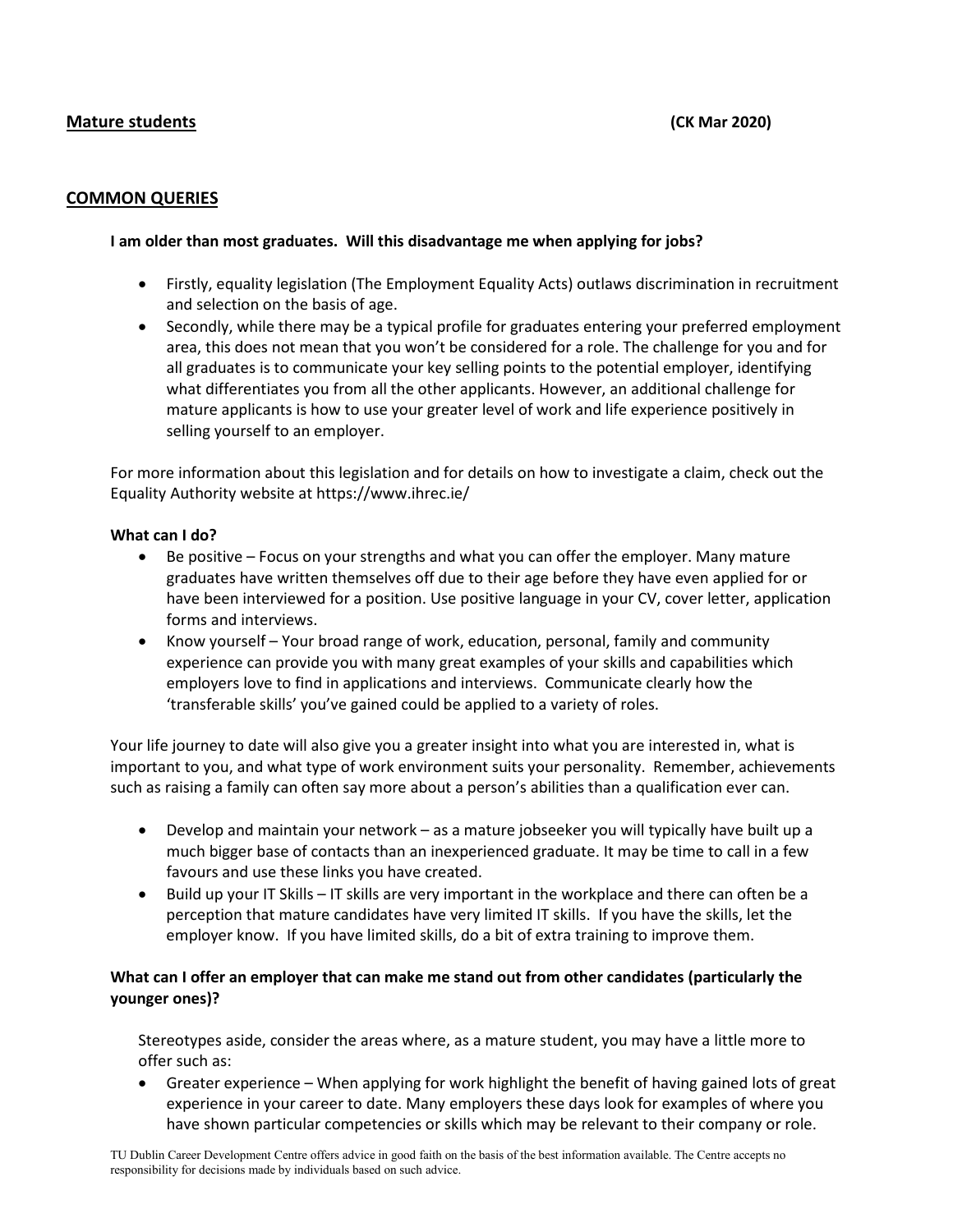Your greater level of work, academic, personal and life experience should provide you with a range of these examples e.g. "my experience in dealing with customers has led to highly developed communication skills". You can also indicate how your previous experience has enhanced your learning, e.g. "my earlier experience of supervising a team resulted in a greater understanding of the management theory I covered in my course".

- Confidence in interpersonal communication Through your past and present relationships including those with colleagues, clients and suppliers, you may tend be more at ease dealing with social situations.
- Self-starter Having more work experience will often allow you to settle into an organisation far quicker than inexperienced graduates. Timekeeping, organisational structures, dress and even office 'politics' tend to be more familiar to the more experienced worker which is a real bonus for employers.
- Decision-making experience Mature graduates tend to have more experience of taking responsibility and making key decisions. Again, give examples of when you had to take responsibility for the outcomes of such decisions, drawing from your work, academic and personal experiences.
- Valuing the job Employers often comments that graduates seem to lack enthusiasm in interviews and in their work, an attitude of "if this job doesn't work out I'll just find another". As a mature employee you may tend to value a good job more. For many mature candidates this stems from their having experienced good and bad times including the highs and lows of economic cycles.
- Salary expectations Employers often believe that mature graduates will seek higher salaries then younger graduates when this may not be the case. Emphasise your flexibility on this where possible.
- Client trust Clients may often have greater faith in an older person when dealing with issues or queries, particularly relating to more serious concerns, given the life experience you've gained. Use this to your advantage when selling yourself to the employer.
- Greater Focus Mature employees are often more focused than younger counterparts. An example of this determination to succeed is evident from your completion of degree alongside the range of other commitments in your life.
- Flexibility and adaptability Employers often fear that mature students will be inflexible and won't be able to adapt. There is also a misconception that mature applicants may be stuck in their ways, and may be resistant or may take longer to change. However mature graduate have often shown great flexibility in their life/career to date overcoming significant obstacles on route. This ability to adapt includes the reorganisation of time and other commitments to allow a return to academic life. In addition, you should give recent examples of learning new things and accepting new ideas including what you have covered in your college programme.
- Greater commitment You may believe that your personal circumstances (e.g. family, mortgage etc.) may mean you are less flexible than younger graduates. However most employers value commitment and loyalty in an employee. The fact that your personal life is more settled can be used as a key selling point.
- Multi-tasking Mature students and graduates often have a greater experience of juggling many different tasks or events in their lives and this can be seen as real asset by employers.
- Problem-solving With a greater level of experience through a variety of life events, you will find you can often display a greater knowledge, ability and confidence when it comes to problem solving.
- Ability to work with all age groups A potential concern for employers is whether you will be content working under a younger manager/supervisor. To counter any such preconceptions, you should cite examples of situations where you have experience of successfully working with or